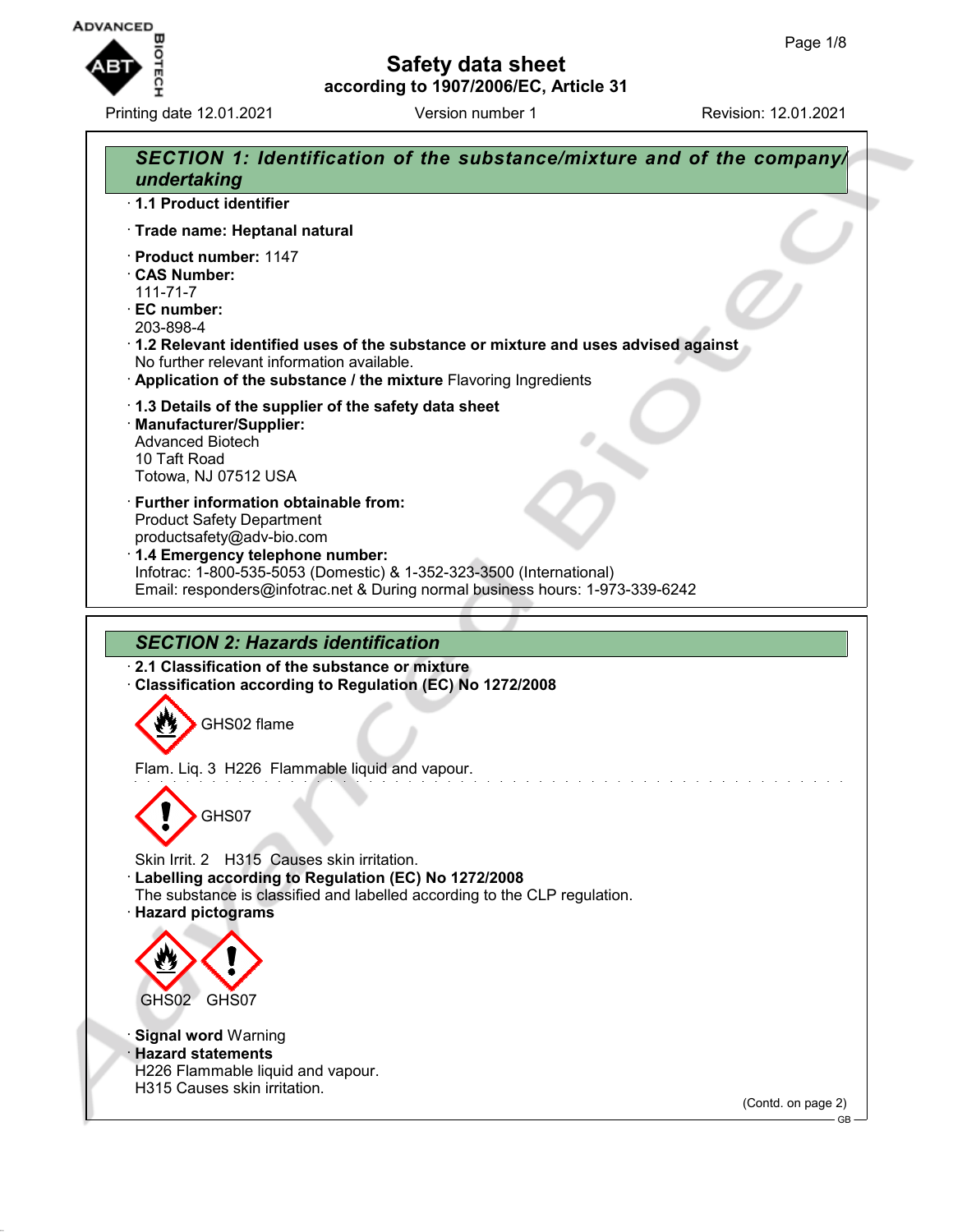

Printing date 12.01.2021 Version number 1 Revision: 12.01.2021

#### **Trade name: Heptanal natural**

(Contd. of page 1) · **Precautionary statements** Keep away from heat, hot surfaces, sparks, open flames and other ignition sources. No smoking. P241 Use explosion-proof [electrical/ventilating/lighting] equipment. P280 Wear protective gloves/protective clothing/eye protection/face protection. P303+P361+P353 IF ON SKIN (or hair): Take off immediately all contaminated clothing. Rinse skin with water [or shower]. P403+P235 Store in a well-ventilated place. Keep cool. P501 Dispose of contents/container in accordance with local/regional/national/international regulations. · **2.3 Other hazards** · **Results of PBT and vPvB assessment**

- · **PBT:** Not applicable.
- · **vPvB:** Not applicable.

#### *SECTION 3: Composition/information on ingredients*

- · **3.1 Chemical characterisation: Substances**
- · **CAS No. Description**
- 111-71-7 Heptanal
- · **Identification number(s)**
- · **EC number:** 203-898-4

#### *SECTION 4: First aid measures*

- · **4.1 Description of first aid measures**
- · **General information:** Immediately remove any clothing soiled by the product.
- · **After inhalation:** Supply fresh air; consult doctor in case of complaints.
- · **After skin contact:** Immediately rinse with water.
- · **After eye contact:** Rinse opened eye for several minutes under running water.
- · **After swallowing:** If symptoms persist consult doctor.
- · **4.2 Most important symptoms and effects, both acute and delayed** No further relevant information available.
- · **4.3 Indication of any immediate medical attention and special treatment needed** No further relevant information available.

### *SECTION 5: Firefighting measures*

- · **5.1 Extinguishing media**
- · **Suitable extinguishing agents:**
- CO2, powder or water spray. Fight larger fires with water spray or alcohol resistant foam.
- · **For safety reasons unsuitable extinguishing agents:** Water with full jet
- · **5.2 Special hazards arising from the substance or mixture** No further relevant information available.
- · **5.3 Advice for firefighters**
- · **Protective equipment:** No special measures required.
- · **Additional information**
- Cool endangered receptacles with water spray.

Collect contaminated fire fighting water separately. It must not enter the sewage system.

(Contd. on page 3)

GB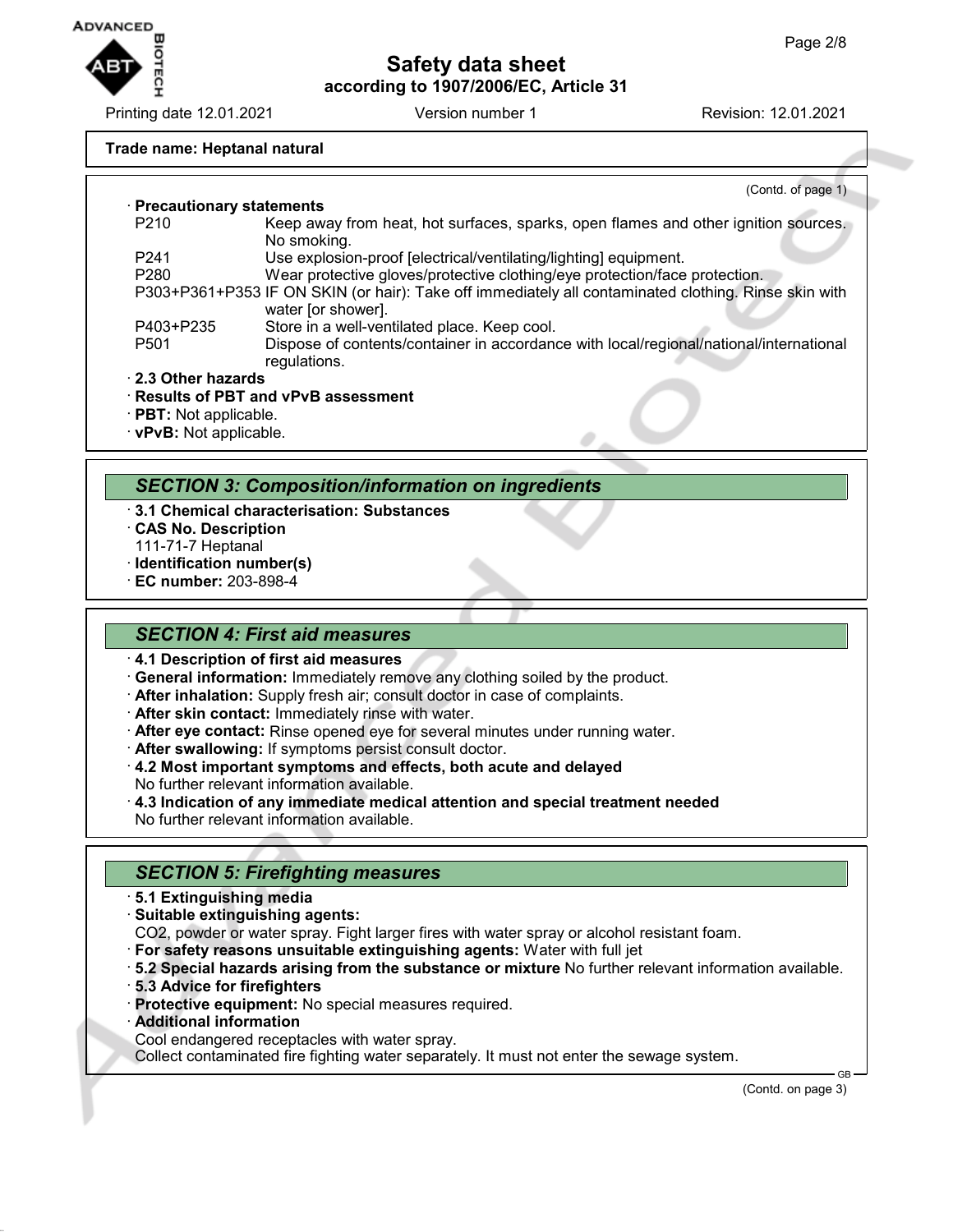

Printing date 12.01.2021 **Version number 1** Revision: 12.01.2021

**Trade name: Heptanal natural**

(Contd. of page 2)

#### *SECTION 6: Accidental release measures*

- · **6.1 Personal precautions, protective equipment and emergency procedures** Wear protective equipment. Keep unprotected persons away.
- · **6.2 Environmental precautions:** Do not allow to enter sewers/ surface or ground water.
- · **6.3 Methods and material for containment and cleaning up:** Absorb with liquid-binding material (sand, diatomite, acid binders, universal binders, sawdust). Dispose contaminated material as waste according to item 13. Ensure adequate ventilation.
- · **6.4 Reference to other sections** See Section 7 for information on safe handling. See Section 8 for information on personal protection equipment. See Section 13 for disposal information.

## *SECTION 7: Handling and storage*

· **7.1 Precautions for safe handling** No special precautions are necessary if used correctly. · **Information about fire - and explosion protection:** Keep ignition sources away - Do not smoke.

Protect against electrostatic charges.

- · **7.2 Conditions for safe storage, including any incompatibilities**
- · **Storage:**
- · **Requirements to be met by storerooms and receptacles:** No special requirements.

Please refer to product specification for product storage requirements.

- · **Information about storage in one common storage facility:** Not required.
- · **Further information about storage conditions:** Keep container tightly sealed.
- · **7.3 Specific end use(s)** No further relevant information available.

### *SECTION 8: Exposure controls/personal protection*

- · **8.1 Control parameters**
- · **Additional information about design of technical facilities:** No further data; see item 7.
- · **Ingredients with limit values that require monitoring at the workplace:** Not required.
- · **Additional information:** The lists valid during the making were used as a basis.
- · **8.2 Exposure controls**
- · **Personal protective equipment:**
- · **General protective and hygienic measures:** Immediately remove all soiled and contaminated clothing Wash hands before breaks and at the end of work.
- · **Respiratory protection:** Not required.
- · **Protection of hands:**



Protective gloves

The glove material has to be impermeable and resistant to the product/ the substance/ the preparation.

(Contd. on page 4)

GB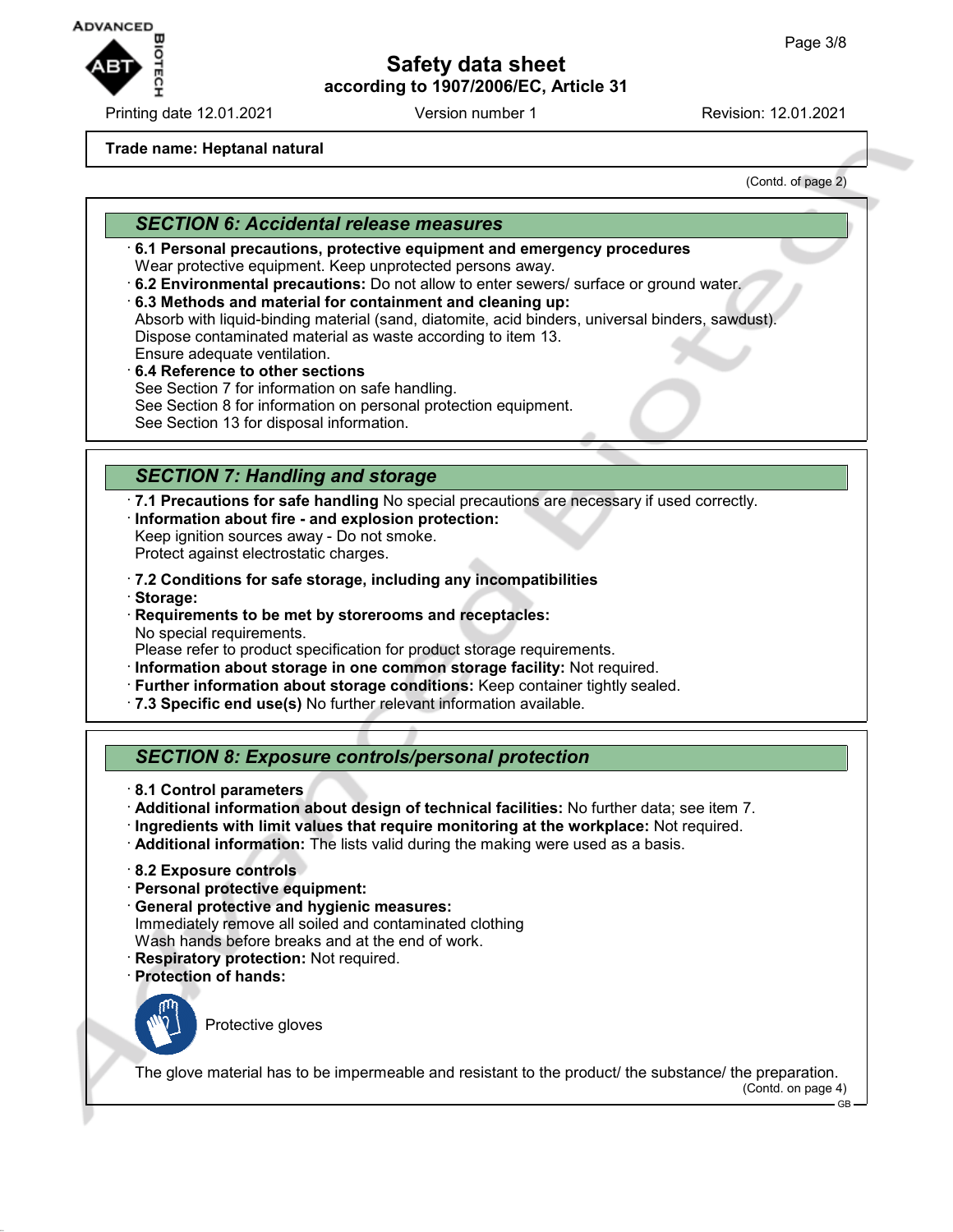

Printing date 12.01.2021 **Version number 1** Revision: 12.01.2021

#### **Trade name: Heptanal natural**

(Contd. of page 3) Due to missing tests no recommendation to the glove material can be given for the product/ the preparation/ the chemical mixture. Selection of the glove material should be based on consideration of the penetration times, rates of diffusion and the degradation · **Material of gloves** The selection of the suitable gloves does not only depend on the material, but also on further marks of quality and varies from manufacturer to manufacturer. · **Penetration time of glove material** The exact break through time has to be determined by the manufacturer of the protective gloves and has to be observed. · **Eye protection:**



Tightly sealed goggles

# *SECTION 9: Physical and chemical properties*

| 9.1 Information on basic physical and chemical properties<br><b>General Information</b> | Molecular Weight: 114.19 g/mol                                                                 |
|-----------------------------------------------------------------------------------------|------------------------------------------------------------------------------------------------|
| Appearance:                                                                             |                                                                                                |
| Form:                                                                                   | Liquid                                                                                         |
| Colour:                                                                                 | According to product specification                                                             |
| Odour:                                                                                  | According to product specification                                                             |
| <b>Odour threshold:</b>                                                                 | Not determined.                                                                                |
| pH-value:                                                                               | Not determined.                                                                                |
| <b>Change in condition</b>                                                              |                                                                                                |
| Melting point/freezing point:                                                           | $-43.3 °C$                                                                                     |
| Initial boiling point and boiling range: 152.8 °C                                       |                                                                                                |
| · Flash point:                                                                          | 42 °C                                                                                          |
| · Flammability (solid, gas):                                                            | Not applicable.                                                                                |
| <b>Decomposition temperature:</b>                                                       | Not determined.                                                                                |
| Auto-ignition temperature:                                                              | Not determined.                                                                                |
| <b>Explosive properties:</b>                                                            | Product is not explosive. However, formation of explosive<br>air/vapour mixtures are possible. |
| <b>Explosion limits:</b>                                                                |                                                                                                |
| Lower:                                                                                  | Not determined.                                                                                |
| Upper:                                                                                  | Not determined.                                                                                |
| · Vapour pressure at 20 °C:                                                             | $2.6$ hPa                                                                                      |
| Density at 20 °C:                                                                       | $0.82$ g/cm <sup>3</sup>                                                                       |
| <b>Relative density</b>                                                                 | Not determined.                                                                                |
| <b>Vapour density</b>                                                                   | Not determined.                                                                                |
| <b>Evaporation rate</b>                                                                 | Not determined.                                                                                |
|                                                                                         | (Contd. on page 5)                                                                             |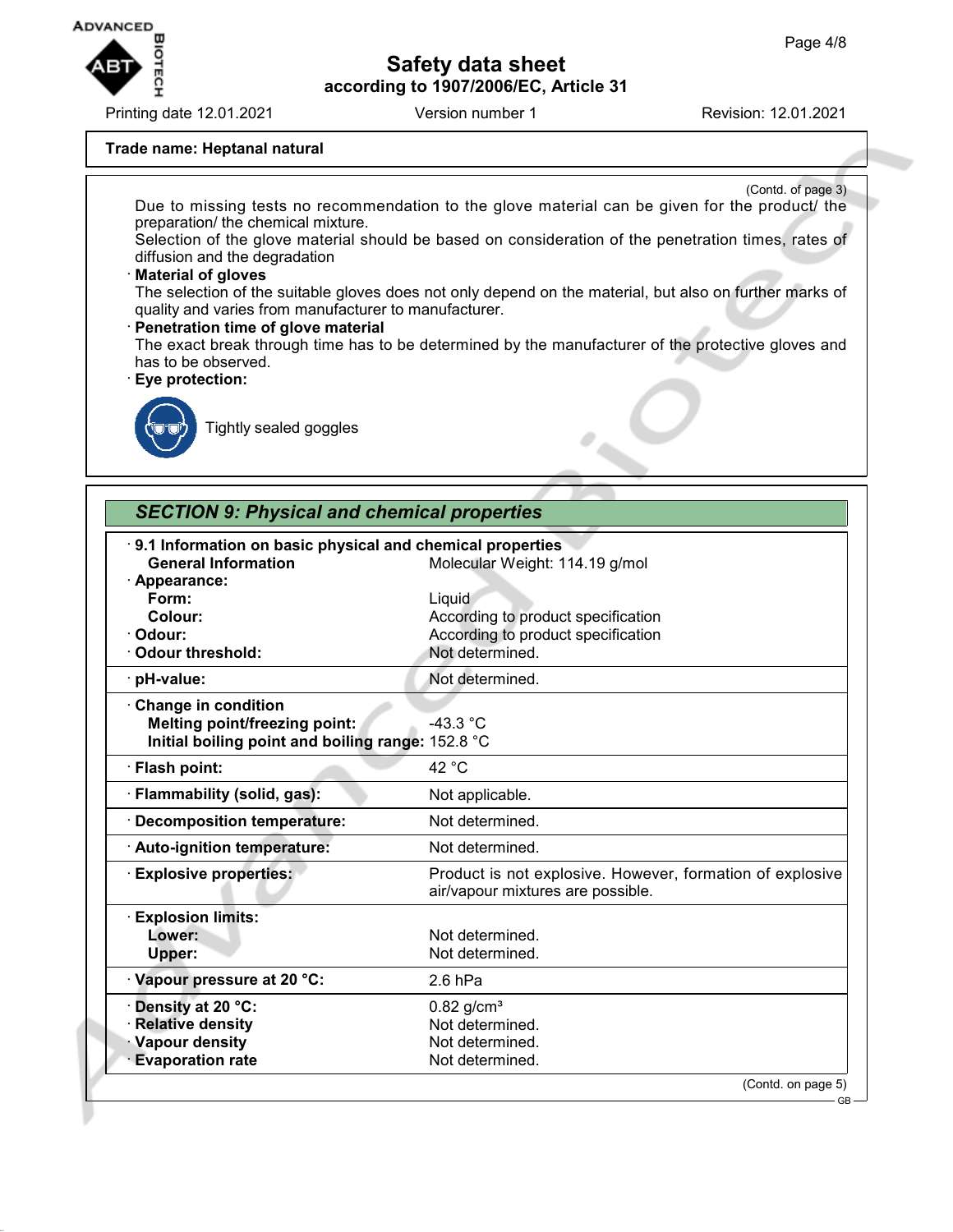

Printing date 12.01.2021 Version number 1 Revision: 12.01.2021

**Trade name: Heptanal natural**

|                                                           | (Contd. of page 4)                         |  |
|-----------------------------------------------------------|--------------------------------------------|--|
| · Solubility in / Miscibility with<br>water:              | Not miscible or difficult to mix.          |  |
| · Partition coefficient: n-octanol/water: Not determined. |                                            |  |
| · Viscosity:                                              |                                            |  |
| Dynamic:                                                  | Not determined.                            |  |
| <b>Kinematic:</b>                                         | Not determined.                            |  |
| VOC (EC)                                                  | $0.00 \%$                                  |  |
| 9.2 Other information                                     | No further relevant information available. |  |

#### *SECTION 10: Stability and reactivity*

- · **10.1 Reactivity** No further relevant information available.
- · **10.2 Chemical stability**
- · **Thermal decomposition / conditions to be avoided:**
- No decomposition if used according to specifications.
- · **10.3 Possibility of hazardous reactions** No dangerous reactions known.
- · **10.4 Conditions to avoid** No further relevant information available.
- · **10.5 Incompatible materials:** No further relevant information available.
- · **10.6 Hazardous decomposition products:** No dangerous decomposition products known.

#### *SECTION 11: Toxicological information*

· **11.1 Information on toxicological effects**

· **Acute toxicity** Based on available data, the classification criteria are not met.

#### · **LD/LC50 values relevant for classification:**

**CAS: 111-71-7 Heptanal**

Oral LD50 14000 mg/kg (rat)

- · **Primary irritant effect:**
- · **Skin corrosion/irritation**
- Causes skin irritation.
- · **Serious eye damage/irritation** Based on available data, the classification criteria are not met.
- · **Respiratory or skin sensitisation** Based on available data, the classification criteria are not met.
- · **Additional toxicological information:**
- · **CMR effects (carcinogenity, mutagenicity and toxicity for reproduction)**
- · **Germ cell mutagenicity** Based on available data, the classification criteria are not met.
- · **Carcinogenicity** Based on available data, the classification criteria are not met.
- · **Reproductive toxicity** Based on available data, the classification criteria are not met.
- · **STOT-single exposure** Based on available data, the classification criteria are not met.
- · **STOT-repeated exposure** Based on available data, the classification criteria are not met.
- · **Aspiration hazard** Based on available data, the classification criteria are not met.

### *SECTION 12: Ecological information*

- · **12.1 Toxicity**
- · **Aquatic toxicity:** No further relevant information available.
- · **12.2 Persistence and degradability** No further relevant information available.

(Contd. on page 6)

GB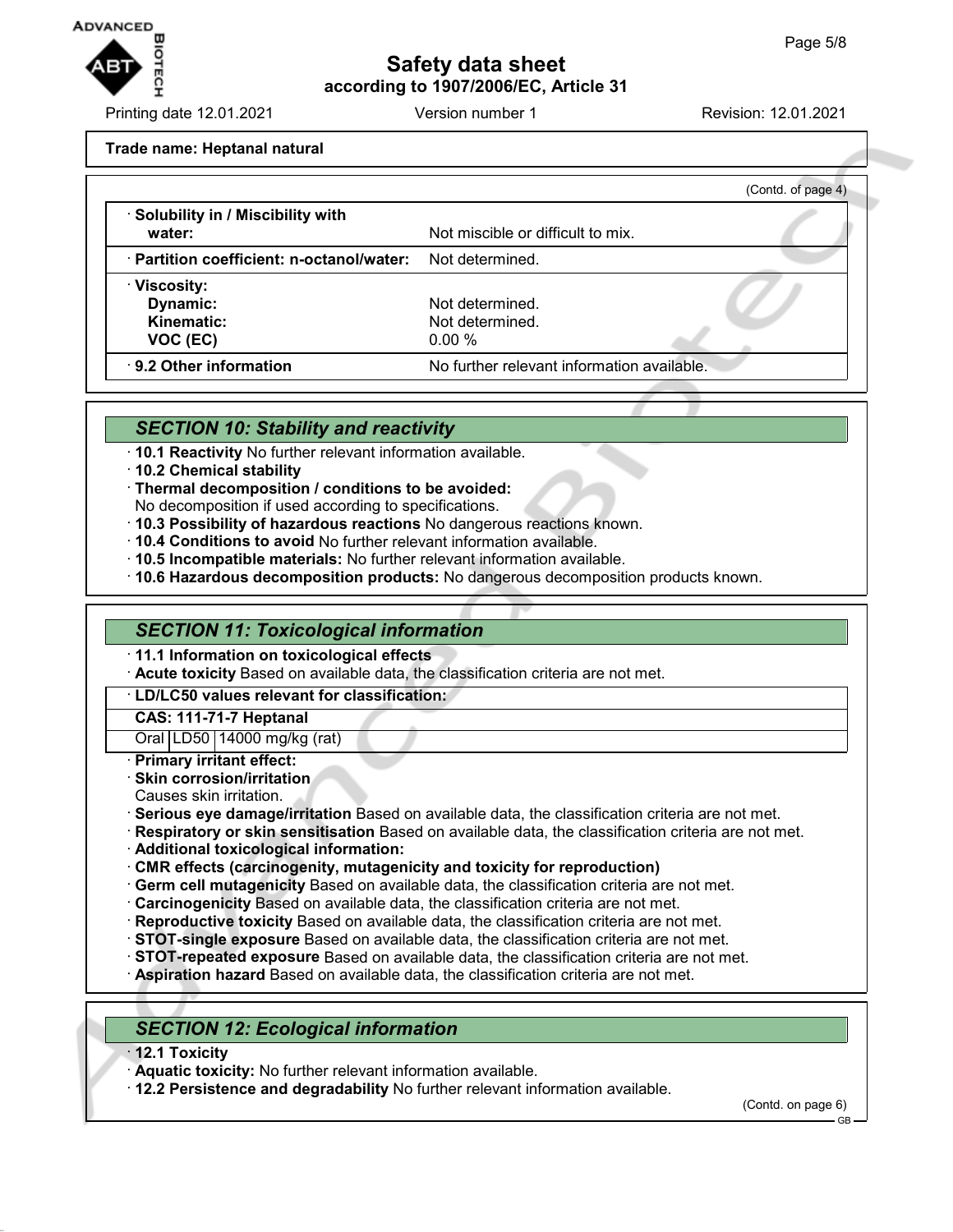

Printing date 12.01.2021 **Version number 1** Revision: 12.01.2021

(Contd. of page 5)

#### **Trade name: Heptanal natural**

- · **12.3 Bioaccumulative potential** No further relevant information available.
- · **12.4 Mobility in soil** No further relevant information available.
- · **Additional ecological information:**
- · **General notes:**

Water hazard class 1 (German Regulation) (Assessment by list): slightly hazardous for water Do not allow undiluted product or large quantities of it to reach ground water, water course or sewage system.

- · **12.5 Results of PBT and vPvB assessment**
- · **PBT:** Not applicable.
- · **vPvB:** Not applicable.
- · **12.6 Other adverse effects** No further relevant information available.

#### *SECTION 13: Disposal considerations*

- · **13.1 Waste treatment methods**
- · **Recommendation**

Must not be disposed together with household garbage. Do not allow product to reach sewage system.

· **Uncleaned packaging:**

· **Recommendation:** Disposal must be made according to official regulations.

| $\cdot$ 14.1 UN-Number          |                                |  |
|---------------------------------|--------------------------------|--|
| · ADR, IMDG, IATA               | <b>UN3056</b>                  |  |
| 14.2 UN proper shipping name    |                                |  |
| $\cdot$ ADR                     | 3056 n-HEPTALDEHYDE            |  |
| · IMDG, IATA                    | n-HEPTALDEHYDE                 |  |
| 14.3 Transport hazard class(es) |                                |  |
| $\cdot$ ADR                     |                                |  |
|                                 |                                |  |
| · Class<br>· Label              | 3 (F1) Flammable liquids.<br>3 |  |
| · IMDG, IATA                    |                                |  |
|                                 |                                |  |
| <b>Class</b>                    | 3 Flammable liquids.           |  |
| · Label                         | 3                              |  |
| 14.4 Packing group              |                                |  |
| · ADR, IMDG, IATA               | III                            |  |
|                                 | (Contd. on page 7)             |  |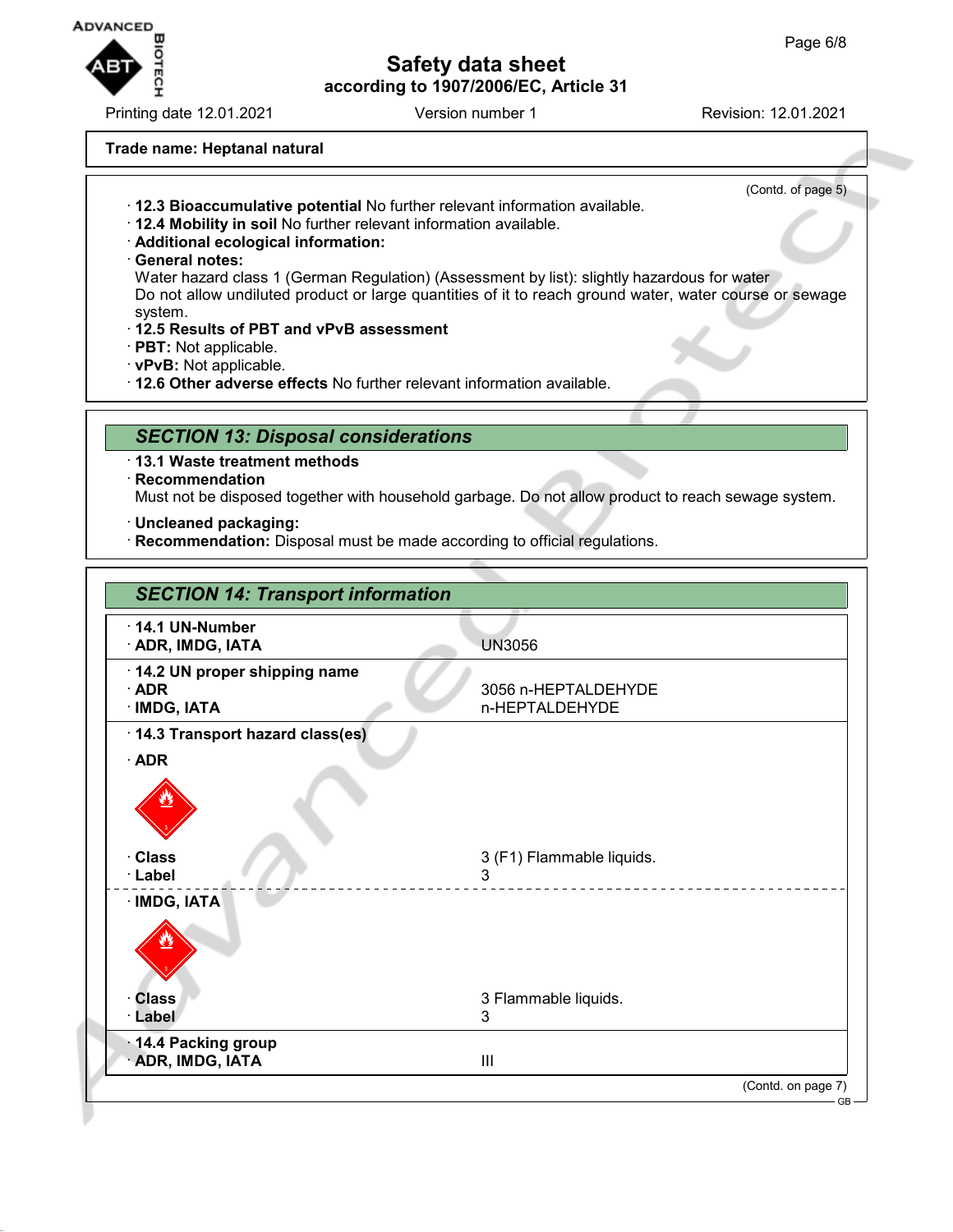

Printing date 12.01.2021 **Version number 1** Revision: 12.01.2021

**Trade name: Heptanal natural**

|                                                                                                                                     | (Contd. of page 6)                                                                                                          |
|-------------------------------------------------------------------------------------------------------------------------------------|-----------------------------------------------------------------------------------------------------------------------------|
| ⋅14.5 Environmental hazards:<br>· Marine pollutant:                                                                                 | No                                                                                                                          |
| 14.6 Special precautions for user<br>· Hazard identification number (Kemler code):<br><b>EMS Number:</b><br><b>Stowage Category</b> | Warning: Flammable liquids.<br>30<br>$3-06$<br>A                                                                            |
| 14.7 Transport in bulk according to Annex II of<br><b>Marpol and the IBC Code</b>                                                   | Not applicable.                                                                                                             |
| · Transport/Additional information:                                                                                                 |                                                                                                                             |
| $\cdot$ ADR<br><b>Limited quantities (LQ)</b><br><b>Excepted quantities (EQ)</b><br>· Transport category                            | 5L<br>Code: E1<br>Maximum net quantity per inner packaging: 30 ml<br>Maximum net quantity per outer packaging: 1000 ml<br>3 |
| · Tunnel restriction code                                                                                                           | D/E                                                                                                                         |
| ∙IMDG<br>· Limited quantities (LQ)<br><b>Excepted quantities (EQ)</b>                                                               | 5L<br>Code: E1<br>Maximum net quantity per inner packaging: 30 ml<br>Maximum net quantity per outer packaging: 1000 ml      |
| · UN "Model Regulation":                                                                                                            | UN 3056 N-HEPTALDEHYDE, 3, III                                                                                              |

## *SECTION 15: Regulatory information*

- · **15.1 Safety, health and environmental regulations/legislation specific for the substance or mixture**
- · **Labelling according to Regulation (EC) No 1272/2008**

The substance is classified and labelled according to the CLP regulation. · **Hazard pictograms**

GHS02 GHS07 · **Signal word** Warning · **Hazard statements** H226 Flammable liquid and vapour. H315 Causes skin irritation. · **Precautionary statements** P210 Keep away from heat, hot surfaces, sparks, open flames and other ignition sources. No smoking. P241 Use explosion-proof [electrical/ventilating/lighting] equipment. P280 Wear protective gloves/protective clothing/eye protection/face protection. P303+P361+P353 IF ON SKIN (or hair): Take off immediately all contaminated clothing. Rinse skin with water [or shower]. (Contd. on page 8) GB